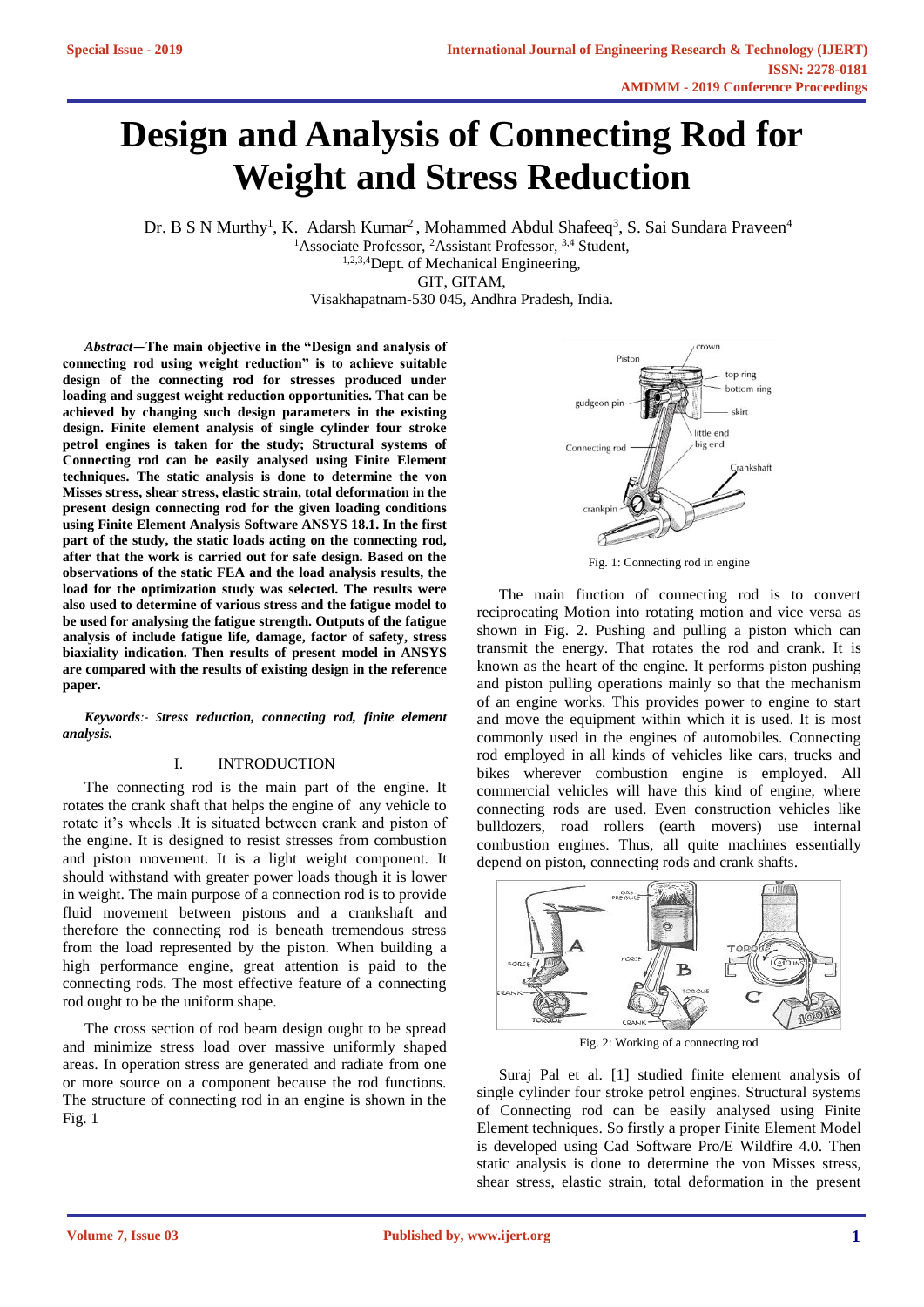design connecting rod for the given loading conditions using Finite Element Analysis Software ANSYS v 12. In the first part of the study, the static loads acting on the connecting rod, after that the work is carried out for safe design.

Naga Malleshwara Rao et al. [2] have explored weight reduction opportunities in the connecting rod of an I.C. engine by examining various materials such as Genetic Steel, Aluminium, Titanium and Cast Iron. This was entailed by performing a detailed load analysis. This study has dealt with two subjects, first, static load and stress analysis of the connecting rod and second, design optimization for suitable material to minimize the deflection. Sudarshan Kumar et al. [3] describes modelling and analysis of connecting rod. In this project connecting rod is replaced by Aluminium reinforced with Boron carbide for Suzuki GS150R motorbike. A 2D drawing is drafted from the calculations. A parametric model of connecting rod is modelled using PRO-E 4.0 software. Analysis is carried out by using ANSYS software.

Julie saahu and Jitendra Jayanth[4]designed connecting rod with aluminium alloy by replacing iron alloy and analysed it by FEA approach to determine the various stresses. James [5] focused on using FEA analysis to show where and how the original connecting rod design could be reconfigured to reduce weight. Vivek et al [7] done stress analysis of connecting rod by designing it in CREO software. Raman preet singh [8] conducted simulation on a model of a connecting rod of a single cylinder four stroke engine. Doshi[9]simulated the model of connecting rod to determine the best material for connecting rod. Sanjay et al[15]studied effect of geometric parameters on stiffness in the big end structure of connecting rod. Shaari et al[18]designed connecting rod of an I.c.engine by using topology optimization and analysed by using FEA approach. A Mirehei et al. [13] investigated the connecting rod fatigue of the universal tractor by ANSYS. Vijayabhaskarreddy et al[19] done static analysis of a connecting rod to determine Von-misses stresses,strains,shear stresses and total deformation by selecting two materials and compared them. Omparkash et al. [10] re-optimized the existing design of the connecting rod of universal tractor (U650) by changing some of the design variables. Silvaa [11] investigated the stress distribution and deformation for two different materials of a crank shaft. Franscisco et al. [16] optimized the connecting rod big end bearings with meta model assistance. Firstly, the theoretical background is analysed then the finite element analysis was performed.

It is observed that in many cases weight reduction of connecting rod was obtained by removing materials from certain regions. The widely used materials in connecting rod manufacturing are carbon steel, cast iron, wrought steel or powder metal etc. So there is a scope to try other materials like Titanium alloy, carbon fiber, aluminum alloy, glass fiber etc. to produce light weight alternative. As these are light in weight, mass of the part will reduce. Therefore, we can optimize the connecting rod for weight reduction with the use of such materials. The connecting rod in any engine determines the efficiency of the engine. There are many factors of a connecting rod which effect the efficiency and

performance of the engine. The factors which effect the performance of an engine with respect to the connecting rod are: the material of the connecting rod and the weight of the connecting rod. The amount of power used up to move the connecting rod in the power stroke determines the efficiency of the engine. More the power used up to set the connecting rod into motion, less is the efficiency.

The main objective of the paper is to study various materials and analyze the different forces acting on different materials so as to analyse each material and find the best material suitable for manufacturing of the connecting rod. The other objectives are to design and develop a structural model of a connecting rod and to perform a finite element analysis of a connecting rod and to study the all load factors acting on the connecting rod and to study the stress and strain deformations induced in the connecting rod and to develop a structural optimisation model of connecting rod.

## II. METHODOLOGY

## *A. Design of a Connecting rod*

A connecting rod is a machine member which is subjected to alternating direct compressive and tensile forces. Since the compressive forces are much higher than the tensile force, therefore the cross-section of the connecting rod is designed as a strut and the Rankine formula is used. A connecting rod subjected to an axial load W may buckle with x-axis as neutral axis in the plane of motion of the connecting rod, {or} y-axis is a neutral axis. The connecting rod is considered like both ends hinged for buckling about x-axis and both ends fixed for buckling about y-axis. A connecting rod should be equally strong in buckling about either axis.

Let,

 $A = \text{cross sectional area of the connecting rod.}$ 

 $L =$  length of the connecting rod.

c =compressive yield stress.

Wcr = crippling or buckling load.

 $I_{xx}$  = moment of inertia of the section about x-axis

 $I_{yy}$  = moment of inertia of the section about y-axis

 $k_{xx}$  = radius of gyration of the section about x-axis

 $k_{yy}$  = radius of gyration of the section about y- axis

 $D =$ Diameter of piston

 $r =$  Radius of crank Rankine formula = (Ixx=4Iyy)

*B. Pressure Calculation for 150 cc Engine*

Engine type: Air cooled 4-stroke

Bore  $\times$  Stroke (mm) = 57\*58.6

Displacement  $= 149.5cc$ 

Max. Power  $= 13.8$ bhp at the rate of 8500 rpm

Max. Torque  $= 13.4$ Nm at the rate of 6000 rpm Compression Ratio = 9.35/1

Density of Petrol [C8H18] = 737.22 kg/ $m^3$ 

Temperature  $= 60F = 288.855K$ 

 $Mass = Density \times Volume = 0.11Kg$ 

Molecular Weight of Petrol= 114.228 g/mole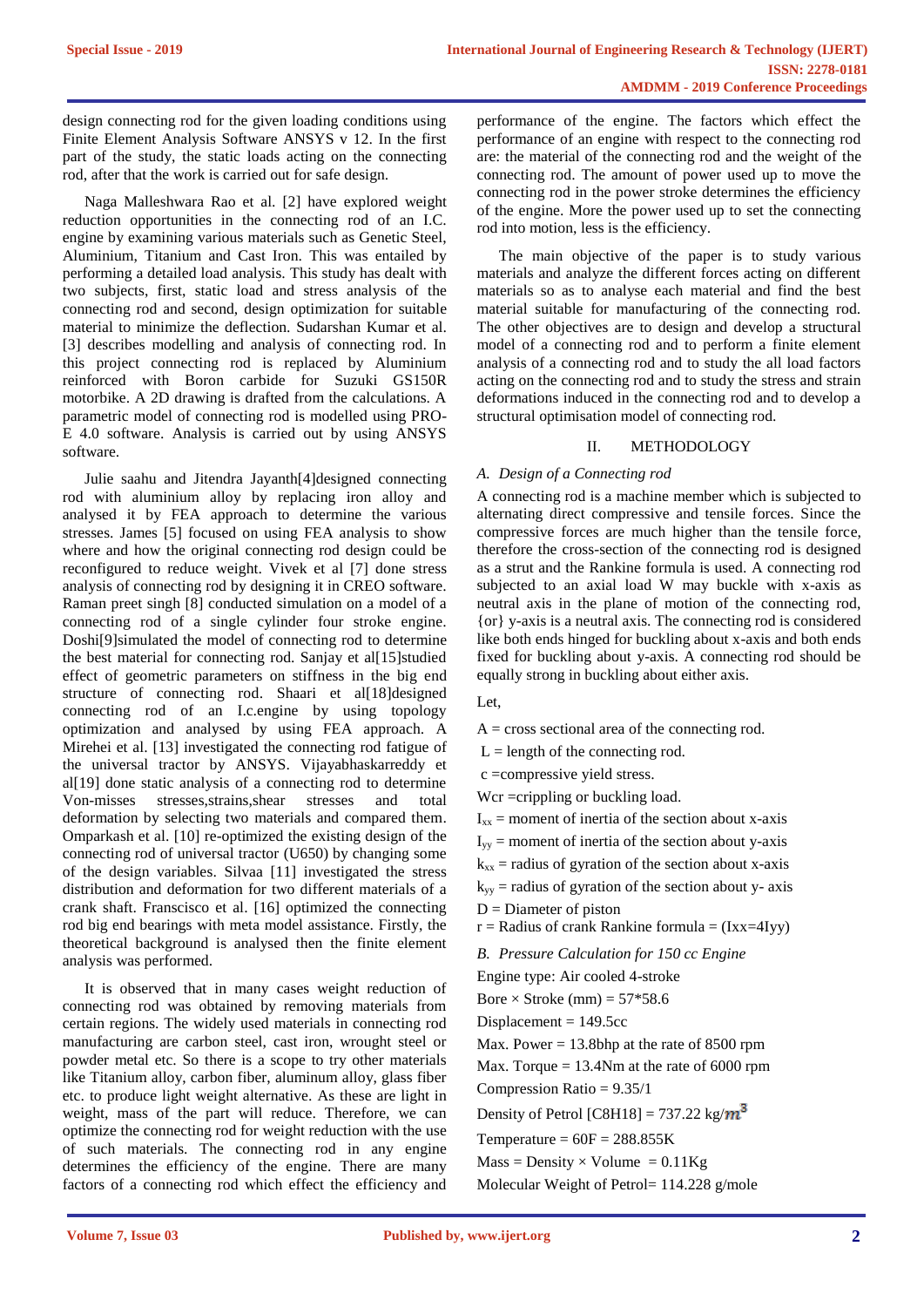From Gas Equation,

 PV= Mrt  $R = R^* / Mw = 8.3143 / 114.28 = 72.76$  $P = (0.11*72.786*288.85) / 149.5E$  3  $P = 15.469$  MPa.

*C. Design Calculation for Carbon Steel*

Thickness of flange  $&$  web of the section = t

Width of section  $(B) = 4t$ 

The standard dimension of I-SECTION is shown in the Fig. 3.

Height of section  $H = 5t$ 

Area of section A=  $2(4t*t) +3t*t = 11t^2$ 

MI of section about x axis:

$$
I_{xx} = 1\{12 \ (4t \ (5t)^3 - 3t \ (3t)^3) = 419\}12t^4
$$



Figure 3: Standard dimension of I-section

MI of section about y axis:

$$
I_{yy} = (2+1\backslash 12t (4t)^3 + 1\backslash 12(3t)t^3) = 131\backslash 12 t^4
$$
  

$$
I_{xx}/I_{yy} = 3.2
$$

Length of connecting rod  $(L) = 2$  times the stroke  $L = 117.2$  mm

Buckling load  $W_b$  = maximum gas force  $\times$  F.O.S

 $W_b = (σc*A)/1 + [a*(L\text{Kxx}) 2] = 37663$ 

σc = compressive yield stress = 415MPa

 $k_{xx} = I_{xx} A k_{xx} = 1.78t A = \sigma c/\pi 2 E a = 0.0002$ 

By substituting σc, A, a, L,  $k_{xx}$ 

 $4565t^4$  -37663t<sup>2</sup> -81639.46=0

 $t_{2}$ =10.03

 $t = 3.2$  mm

Width of section  $B = 4t = 12.8$ mm

Height of section  $H = 5t = 16$ mm

Area A =  $11t^2$  = 112.64mm<sup>2</sup>

Radius of crank(r) = stroke length/ $2 = 58.6/2 = 29.3$ Maximum force on the piston due to pressure  $Fl = \pi/4*D2*p$  $= (\pi/4) * (57)2 * 15.469 = 39473.16N$ 

Maximum angular speed Wmax =  $[2\pi N$ max $]/60 =$  $[2\pi*8500]/60$ , = 2 = 768 rad/sec

Ratio of the length of connecting rod to the radius of crank  $N=L/r = 112/(29.3) = 3.8$ Maximum Inertia force of reciprocating parts F im = Mr (Wmax) 2 r ( $\cos\theta$  + COS2 $\theta$ n) (Or) F im = Mr (Wmax)\*2 r (1+1/n) =  $0.11x$  (768)2 \* (0.0293) \*  $(1+(1/3.8))$  $F \text{ im} = 2376.26N$ Inner diameter of the small end  $d1 = fg$ /Pb1\*l1  $= 6277.167/12.5*1.5d1$  $= 17.94$ mm where, Design bearing pressure for small end pb1=12.5 to 15.4N/ $mm<sup>2</sup>$ Length of the piston pin  $11 = (1.5$ to 2) d1 Outer diameter of the small end =  $d1+2tb+2tm = 17.94 +$  $[2*2] + [2*5] = 31.94$ mm where, Thickness of the bush  $(t_b) = 2$  to 5 mm Marginal thickness  $(t_m) = 5$  to 15 mm Inner diameter of the big end  $d_2 = 23.88$ mm where, Design bearing pressure for big end  $pb_2 = 10.8$  to 12.6 N/mm Length of the crank pin  $l_2 = (1.0 \text{ to } 1.25) d_2$ Root diameter of the bolt =  $((2Fim) (\pi^*St))1/2 =$  $(2*6277.167\pi*56.667)1/2=4$  mm Outer diameter of the big end =  $d2 + 2tb + 2db +2tm =$ 23.88+2\*2+2\*4+2\*5= 47.72mm where, Thickness of the bush  $[t_b] = 2$  to 5 mm Marginal thickness  $[t_m] = 5$  to 15 mm Nominal diameter of bolt  $[d_b] = 1.2$  x root diameter of the  $bolt = 1.2 \times 4 = 4.8$  mm Height at the big end (crank end) =  $H_2 = 1.1H$  to 1.25 H  $=17.6$  mm Height at the small end (piston end)  $=$ H<sub>1</sub> $=$  0.9H -0.75H  $=$ 14.4 mm

# III. RESULTS AND DISCUSSIONS:

*A. Modelling of the Connecting Rod*

The connecting rod was modelled by using solid works software as shown in the Fig. 4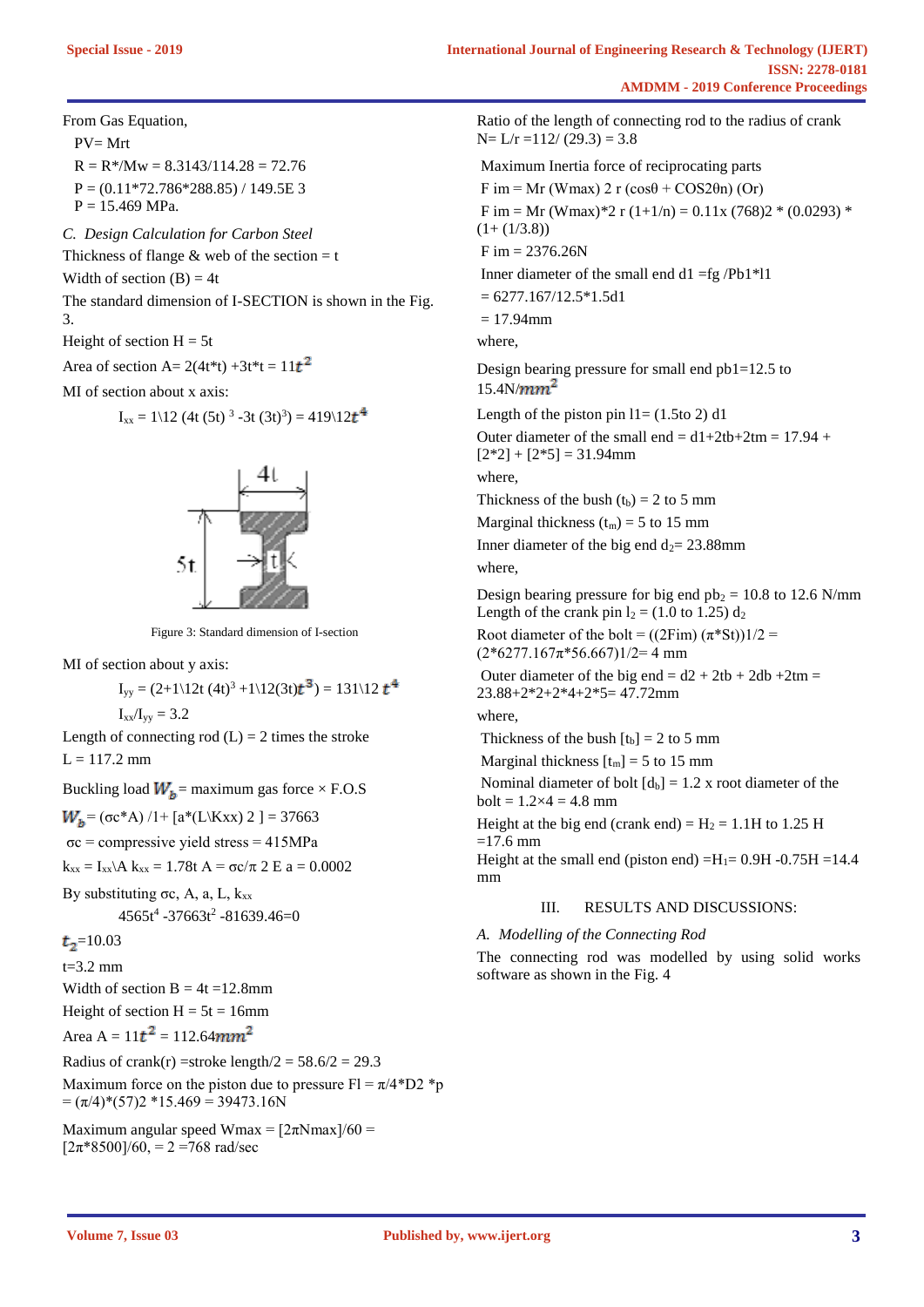

Fig. 4: 3D-Solid model of the connecting rod

The configuration of the engine to which the connecting rod belongs is stated in the table 1.

| Crankshaft radius                      | 48.5 mm            |
|----------------------------------------|--------------------|
| Connecting rod length                  | 141.014 mm         |
| Piston diameter                        | 86 mm              |
| Mass of the piston assembly            | $0.434 \text{ kg}$ |
| Mass of the connecting rod             | $0.439$ kg         |
| Izz about the center of gravity        | 0.00144 kg $m^2$   |
| Distance of C.G. from crank end center | 36.44 mm           |
| Maximum gas pressure                   | 37.29 Bar          |

## *B. Finite Element Analysis of Connecting Rod*

The model designed in the solid works software is imported to ANSYS 18.1 workbench software and meshing of the model is done as shown in the fig. 5.



Fig. 5: Meshing of the connecting rod

The Equivalent stress of structural steel is calculated by fixing piston end and applying a pressure of 22.2 Mpa at crank as shown in the Fig. 6 and minimum and maximum stresses are shown in the Table II.



Fig. 6: Equivalent stress of structural steel

TABLE II: VALUES OF MINIMUM AND MAXIMUM STRESSES IN STRUCTURAL STEEL

| Time [s] | Minimum [MPa] | Maximum [MPa] |
|----------|---------------|---------------|
|          | 1.3838e-007   | 164.68        |

Equivalent stress of titanium is calculated by fixing piston end and applying a pressure of 22.2 Mpa at crank end as shown in the Fig. 7 and minimum and maximum stresses are shown in the Table III.



Fig. 7: Equivalent stress of Titanium

TABLE III: VALUES OF STRESSES IN TITANIUM

| Time [s] | Min. [MPa]  | Max. [MPa] |
|----------|-------------|------------|
|          | 2.4734e-007 | 164.61     |

The Equivalent stress of titanium is calculated by fixing crank end and applying a pressure of 23.2Mpa at piston end as shown in the Fig. 8 and minimum and maximum values of stresses are tabulated in the table IV.